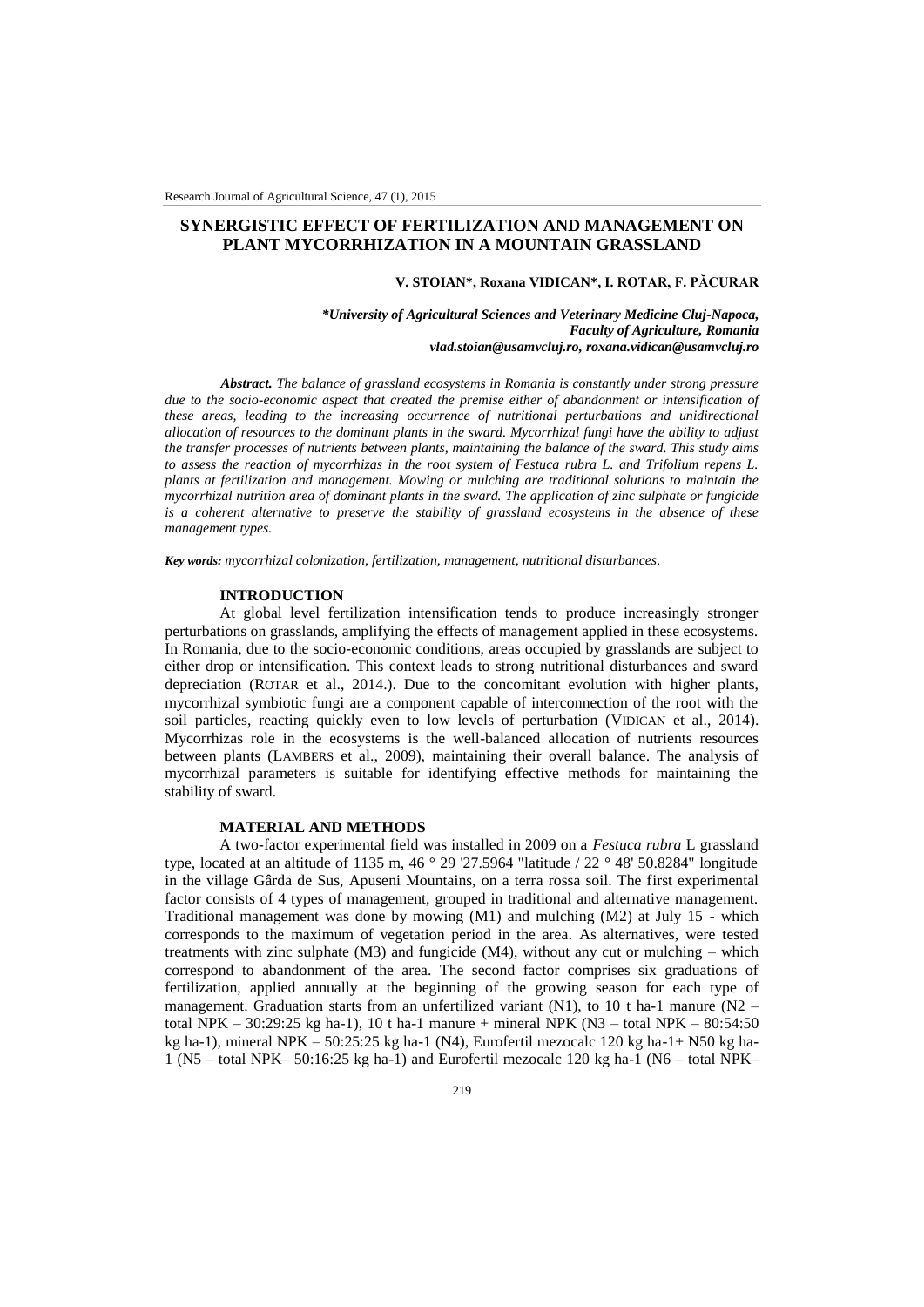0:16:25 kg ha-1). Mycorrhizal parameters studied were frequency (freq) and intensity (int) of colonization in roots of red fescue *(Festuca rubra* L.) and white clover (*Trifolium repens* L.), dominant plants (<50%) in the sward (BRAUN– BLANQUET, 1932). Each experimental plot had 3 replications. To highlight the reaction of mycorrhizas to fertilization was preferred RDA ordination and Tukey HSD test to assess fluctuations between years, all the tests being carried out with R Statistics software (R Core Team, 2013).

### **RESULTS AND DISCUSSIONS**

Traditional management, mowing and mulching, produce strong oscillations of mycorrhizal colonization frequency in roots of white clover (Table 1). Application of Eurofertil mezocalc (N5) along with mowing or fertilization with NPK (N4) under mulching conditions represents optimal variants for maintaining a stable frequency from one year to another. For unfertilized areas (N1), a treatment with zinc sulphate can maintain the frequency close to 100%, and a treatment with fungicide works well along with an organic fertilization (N2). This indicates that for the same conditions of fertilization, colonization frequency in *Trifolium repens* is less sensitive to the application of alternative treatments than to traditional management.

| ani |  |
|-----|--|
|     |  |

| Inter-annual oscillations of mycorrhizal frequency due to management type                          |                |                             |                                        |                          |                               |                         |                      |                        |                |                        |                                   |                            |                |  |
|----------------------------------------------------------------------------------------------------|----------------|-----------------------------|----------------------------------------|--------------------------|-------------------------------|-------------------------|----------------------|------------------------|----------------|------------------------|-----------------------------------|----------------------------|----------------|--|
| Yea                                                                                                | Mana           | Trifolium repens            |                                        |                          |                               |                         |                      |                        | Festuca rubra  |                        |                                   |                            |                |  |
| $\mathbf{r}$                                                                                       | g              | N1                          | N <sub>2</sub>                         | N3                       | N <sub>4</sub>                | N <sub>5</sub>          | N <sub>6</sub>       | N1                     | N <sub>2</sub> | N <sub>3</sub>         | N <sub>4</sub>                    | N <sub>5</sub>             | N <sub>6</sub> |  |
| 201<br>$\mathbf{0}$                                                                                | M1             | 78.9 <sup>bc</sup><br>d     | $92.2^{ab}$                            | $88.9^{ab}$              | $88.9^{a}$<br>b               | $92.2^{ab}$             | $88.9^{\circ}$<br>ь  | $57.6^{\rm d}$<br>e.   | 45.6<br>e      | 100.<br>O <sup>a</sup> | $84.4^{b}$<br>$\mathbf{c}$        | $71.1^\circ$<br>d          | 51.1<br>e      |  |
|                                                                                                    | M <sub>2</sub> | 80.0 <sup>ab</sup><br>cd    | $86.\overline{7^{ab}}$<br>$\mathbf{c}$ | $90.0^{ab}$              | 97.8<br>a                     | 68.9 <sup>cd</sup><br>e | $88.9^{\circ}$<br>bc | 100.<br>O <sup>a</sup> | 68.9           | $93.3^{\circ}$<br>bc   | 48.9 <sup>g</sup>                 | $73.3^{d}$<br>ef           | 64.4           |  |
|                                                                                                    | M <sub>3</sub> | 100.0<br>$\mathbf{a}$       | $97.8^{ab}$<br>c.                      | 88.9 <sup>ab</sup><br>cd | $82.2^{b}$<br>cd              | 100.0<br>a              | $98.9^{\rm a}$<br>h  | $72.2^b$<br>C.         | 55.6<br>cd     | $94.4^{\circ}$         | $85.6^{\circ}$<br>h               | $72.2^b$<br>c.             | 55.6<br>cd     |  |
|                                                                                                    | M <sub>4</sub> | 100.0<br>a                  | $94.4^{ab}$                            | $91.1^{ab}$              | $52.2^{\rm d}$                | $82.2^{ab}$             | $85.6^{\circ}$<br>h  | 100.<br>O <sup>a</sup> | 65.6<br>h      | 100.<br>O <sup>a</sup> | $98.9^{\rm a}$                    | 100.<br>O <sup>a</sup>     | 96.7<br>a      |  |
| 201<br>1                                                                                           | M1             | $82.2^{ab}$<br>$\mathbf{c}$ | 72.2 <sup>cd</sup><br>e.               | $63.3^{\text{de}}$       | $94.4^{\rm a}$<br>h           | 96.7 <sup>a</sup>       | $61.1^e$             | $90.0^{\circ}$<br>h.   | 81.1<br>bc     | $94.4^{\circ}$<br>h    | 91.1 <sup>a</sup><br>$\mathbf{h}$ | $83.3^{b}$<br>c            | 92.2<br>ab     |  |
|                                                                                                    | M <sub>2</sub> | $98.9^{a}$                  | $51.1$ <sup>ef</sup>                   | $44.4^{\text{f}}$        | 97.8 <sup>a</sup>             | $71.1^{bc}$<br>de       | $65.6^d$<br>e.       | 96.7 <sup>a</sup><br>h | 72.2<br>ef     | $85.6^{b}$<br>cd       | $82.2^\circ$<br>de                | $86.7^{b}$<br>$\mathbf{c}$ | 64.4           |  |
|                                                                                                    | M <sub>3</sub> | $96.7^{ab}$<br>$\mathbf{c}$ | 88.9 <sup>ab</sup><br>cd               | 81.1 <sup>cd</sup>       | $81.1^\circ$<br>d             | $72.2^{\rm d}$          | $51.1^\circ$         | $92.2^{\circ}$         | 34.4<br>e      | 100.<br>O <sup>a</sup> | 41.1 <sup>d</sup><br>e.           | $84.4^{\circ}$<br>b.       | 64.4<br>c      |  |
|                                                                                                    | M4             | 77.8 <sup>bc</sup>          | $93.3^{ab}$                            | $84.4^{ab}$              | $75.6^{\rm b}$<br>$\mathbf c$ | $98.9^{a}$              | $61.1^\circ$<br>d    | $67.8^{b}$             | 44.4<br>d      | $65.6^{\rm b}$         | $51.1^\circ$<br>d                 | $93.3^{\circ}$             | 58.9<br>bc     |  |
| Note: Margins sharing a letter in the group label are not significantly different at the 5% level. |                |                             |                                        |                          |                               |                         |                      |                        |                |                        |                                   |                            |                |  |

For *Festuca rubra*, mowing or mulching creates a trend for an increase in frequency of colonization from one year to another (Table 1). In contrast, application of treatments acts toward a strong reduction of mycorrhizal frequency in roots of red fescue, from one year to another. Zinc sulphate maintain the frequency relatively stable only based on a fertilization with manure and mineral nitrogen (N3), a valid phenomenon for fungicide application only for a fertilization with Eurofertil mezocalc (N5). Traditional management determines a dependency phenomenon of plants for nutritional inputs. Simultaneously with the increase of nutrients is increased the above-ground biomass production (JOHNSON et al., 2008), which creates pools of nutrients. This type of accumulation reduces the expansion of roots in the soil while reducing their mycorrhization.

The spectrum of management influence on the frequency of colonization is well reflected RDA analysis (fig. 1). For *Festuca rubra* fertilization based on Eurofertil Mezocalc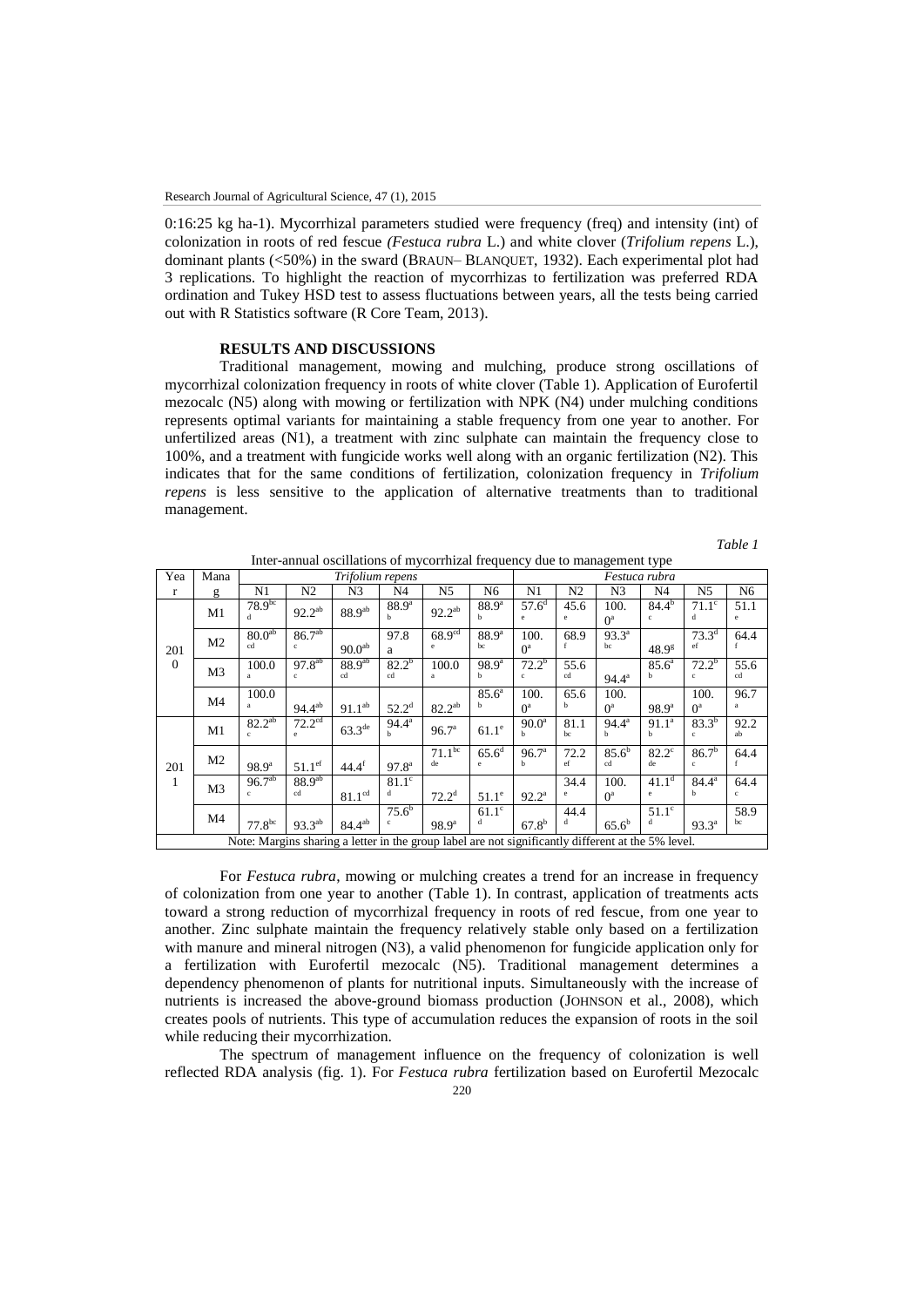(N6) or NPK (N4) provides slight increase of frequency in terms of mowing. In addition, the strong approach of NPK fertilization (N4) to the frequency registered in the variants treated with zinc sulfate indicate the synergistic influence of the two components on this parameter. Mulching is suitable for a manure and nitrogen type-based fertilizer (N2) or Eurofertil mezocalc (N6), both fertilization recipes similarly affecting the rate of colonization. Frequency locations outside the action of organo-mineral fertilization (N2) reveal a less effect of inputs compared with fungicide application.

*Trifolium repens* is more sensitive to the type of treatment applied than to fertilizer recipe. Among fertilization variants, the application of Eurofertil mezocalc supplemented with nitrogen (N5) highlights the strong effect of mowing, zinc sulphate and fungicide (fig. 1). The The location of zinc sulphate and fungicide frequencies outside the action area of fertilizer indicates the potential of this recipe for modifications towards positive or negative gradients. For mowing, frequency is located in the middle of the action of fertilizer, which indicates the conservative effect of these two techniques. A management through mulching increases the frequency dependency for the quantity of phosphorus applied.



Fig. 1. RDA ordination of colonization frequency response to management and fertilization. Legend: Plant species: F – *Festuca rubra* L., T – *Trifolium repens* L.; Management: M1 – mowing, M2 – mulching, M3 – zinc sulphate, M4 – fungicide; N 1-6 – fertilization level; Mycorrhization: *freq* – frequency

Fertilization and management act specifically on the two dominant plants in the sward, causing fluctuations in the intensity of colonization (Table 1). In the absence of fertilization, the species *Trifolium repens* proves a strong increase in the intensity produced by the application of zinc sulphate, while mulching produce a significant decrease of this parameter. The absence of fertilization allows the expression of full perturbative potential of management. For red fescue, under the same conditions, zinc sulfate and fungicide drastically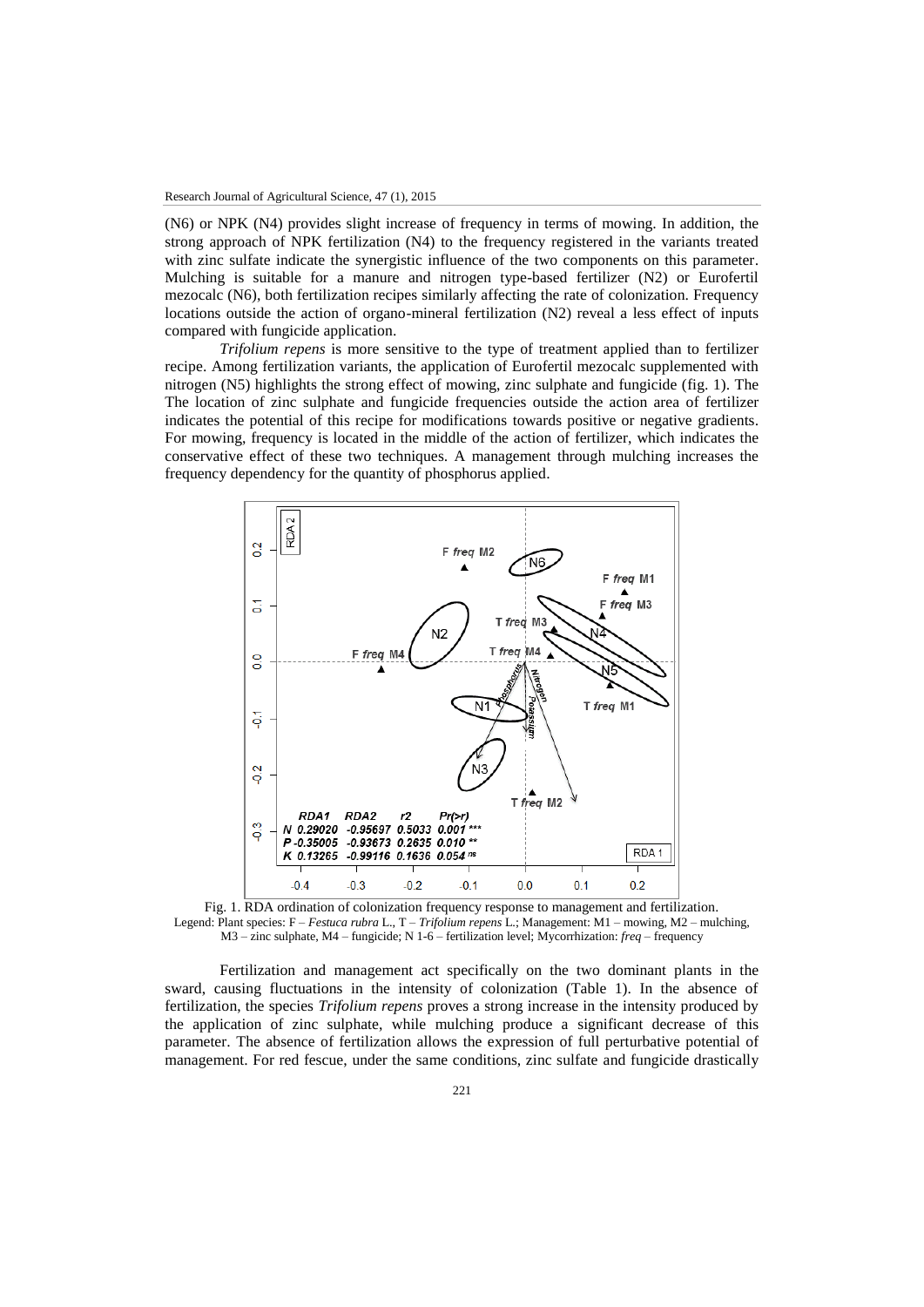reduce the intensity, while mowing and mulching acting to preserve the values of this parameter.

Manure (N2) and management produce strong oscillations in both species, global action beeing the decreasing of intensity of colonization from one year to another (Table 1). Supplementation of manure with nitrogen (N3) causes a slight increase from one year to another in *Trifolium repens* roots, only when is applied a fungicide treatment. For *Festuca rubra*, the application of manure produce a stability of the colonization intensity in both experimental years, regardless of the type of management. Unilateral NPK fertilization (N4) causes reduced oscillations to white clover, regardless of management, instead it produce strong inter-annual oscillations in *Festuca rubra*. Mulching and fungicide acts more powerful to reduce the intensity of red fescue root colonization, when applied over an Eurofertil mezocalc fertilization supplemented with nitrogen (N5), this fertilizer having a similar action if applied without nitrogen

*Table 2*

| Year                                                                                               | Manag          | Trifolium repens   |                     |                    |                    |                   |                    |                   | Festuca rubra      |                   |                  |                  |                   |  |  |
|----------------------------------------------------------------------------------------------------|----------------|--------------------|---------------------|--------------------|--------------------|-------------------|--------------------|-------------------|--------------------|-------------------|------------------|------------------|-------------------|--|--|
|                                                                                                    |                | N1                 | N <sub>2</sub>      | N <sub>3</sub>     | N <sub>4</sub>     | N <sub>5</sub>    | N6                 | N1                | N <sub>2</sub>     | N <sub>3</sub>    | N <sub>4</sub>   | N <sub>5</sub>   | N <sub>6</sub>    |  |  |
| 2010                                                                                               | M1             | $6.5^{\mathrm{d}}$ | $12.8^{ab}$         | 14.7 <sup>c</sup>  | 6.3 <sup>d</sup>   | $12.0^\circ$      | $6.4^{\text{cd}}$  | 2.8 <sup>d</sup>  | 18.8 <sup>cd</sup> | $8.1^{bc}$        | $11.6^{ab}$      | $17.3^{b}$       | 8.1 <sup>cd</sup> |  |  |
|                                                                                                    | M <sub>2</sub> | $25.3^{b}$         | 7.9 <sup>bc</sup>   | 40.9 <sup>a</sup>  | 8.5 <sup>cd</sup>  | $20.5^a$          | 6.7 <sup>cd</sup>  | 3.8 <sup>d</sup>  | $23.1^{bc}$        | 9.6 <sup>b</sup>  | $13.6^{\circ}$   | $23.3^{a}$       | 11.7 <sup>b</sup> |  |  |
|                                                                                                    | M <sub>3</sub> | 5.6 <sup>d</sup>   | 6.4 <sup>cd</sup>   | 12.1 <sup>cd</sup> | $16.6^{\circ}$     | $5.5^{\rm d}$     | 14.2 <sup>b</sup>  | 20.2 <sup>b</sup> | 14.2 <sup>d</sup>  | $5.2^{\circ}$     | $11.2^{ab}$      | $5.5^\circ$      | 17.1 <sup>a</sup> |  |  |
|                                                                                                    | M <sub>4</sub> | 19.9 <sup>c</sup>  | 13.9 <sup>a</sup>   | 8.1 <sup>d</sup>   | 9.9 <sup>cd</sup>  | $7.5^{\rm d}$     | $27.6^a$           | $26.9^{\rm a}$    | 31.3 <sup>a</sup>  | $15.1^{\rm a}$    | $9.2^{b}$        | $6.1^\circ$      | 6.8 <sup>de</sup> |  |  |
| 2011                                                                                               | M1             | $7.7^{\rm d}$      | 6.6 <sup>cd</sup>   | 10.5 <sup>cd</sup> | 8.8 <sup>cd</sup>  | 11.3 <sup>c</sup> | 2.4 <sup>de</sup>  | $2.5^{\circ}$     | $6.5^{\circ}$      | 6.7 <sup>bc</sup> | $9.1^{b}$        | $16.2^{b}$       | 11.9 <sup>b</sup> |  |  |
|                                                                                                    | M <sub>2</sub> | $15.3^\circ$       | 5.3 <sup>cd</sup>   | 34.7 <sup>b</sup>  | 7.1 <sup>cd</sup>  | $16.8^{b}$        | 4.1 <sup>de</sup>  | 3.4 <sup>d</sup>  | 17.6 <sup>cd</sup> | $8.4^{bc}$        | 0.6 <sup>c</sup> | 0.9 <sup>d</sup> | $9.1^\circ$       |  |  |
|                                                                                                    | M <sub>3</sub> | $31.0^a$           | 1.5 <sup>d</sup>    | $2.2^{\circ}$      | $13.7^{ab}$        | 4.8 <sup>d</sup>  | 10.1 <sup>bc</sup> | 1.8 <sup>d</sup>  | $1.2^e$            | $5.0^\circ$       | $10.2^{b}$       | $8.1^\circ$      | $5.0^\circ$       |  |  |
|                                                                                                    | M <sub>4</sub> | $15.1^\circ$       | 10.2 <sup>abc</sup> | 10.6 <sup>cd</sup> | 10.7 <sup>bc</sup> | 7.6 <sup>d</sup>  | 1.0 <sup>e</sup>   | 10.9 <sup>c</sup> | $27.2^{ab}$        | $15.1^{\circ}$    | 0.9 <sup>c</sup> | 0.8 <sup>d</sup> | $6.5^{\text{de}}$ |  |  |
| Note: Margins sharing a letter in the group label are not significantly different at the 5% level. |                |                    |                     |                    |                    |                   |                    |                   |                    |                   |                  |                  |                   |  |  |

Inter-annual oscillations of mycorrhizal intensity due to management type

Type of management and fertilization has a more aggressive synergistic effect on the intensity of colonization, causing a strong separation of variants (fig. 2.). The intensity indicates the acceptance of fungal advance in the root cortex, plants requiring strong hyphal networks only when nutritional resources are not directly available. For white clover, positioning of intensity on nitrogen and potassium gradient indicates a greater need for symbiosis if biomass is mowed or converted into mulch.



Fig. 2. RDA ordination of colonization intensity response to management and fertilization. Legend: Plant species: F – *Festuca rubra* L., T – *Trifolium repens* L.; Management: M1 – mowing, M2 – mulching, M3 – zinc sulphate, M4 – fungicide; N 1-6 – fertilization level; Mycorrhization: *int* – intensity